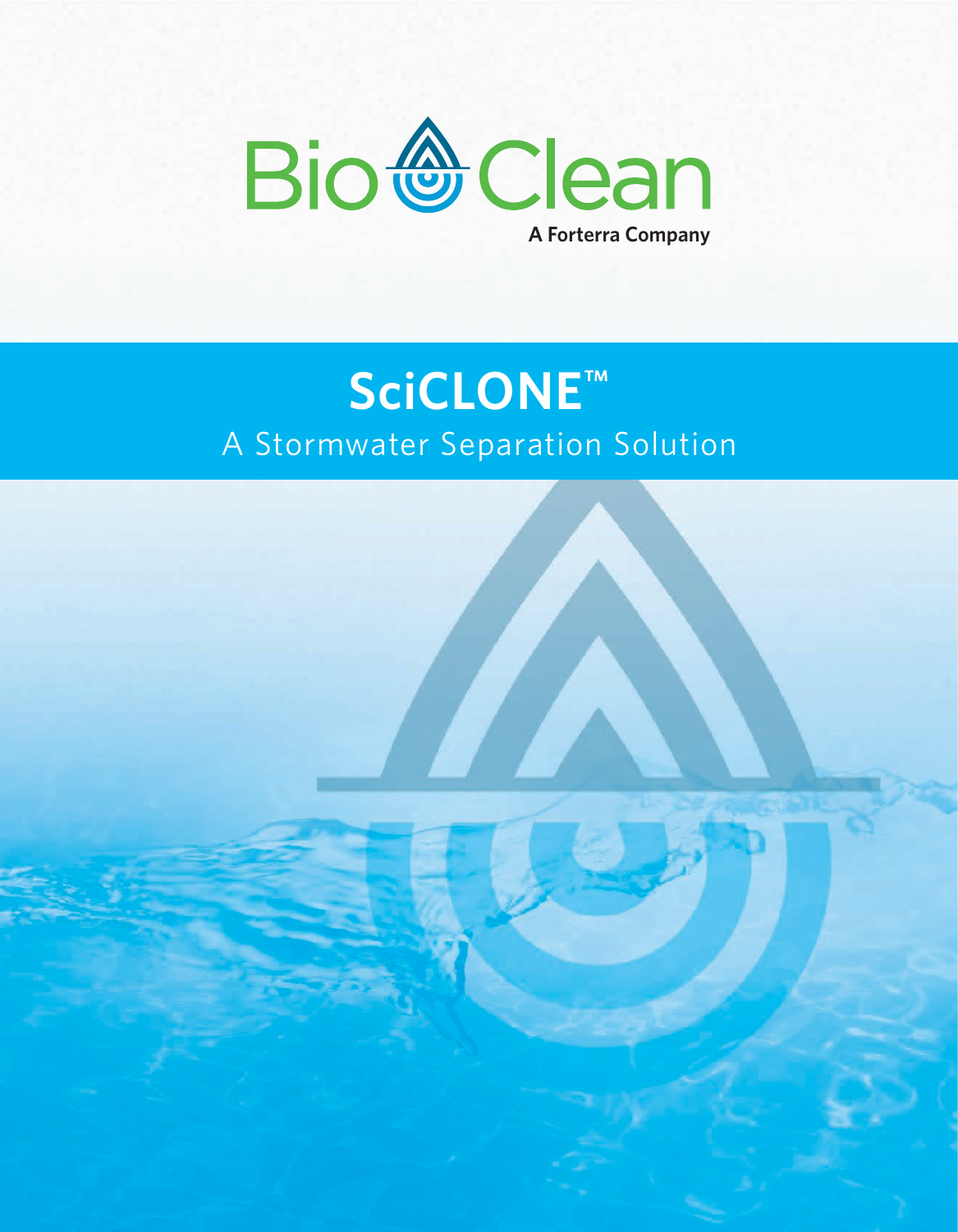#### **OVERVIEW**

The Bio Clean SciCLONE™ is the first separator to offer complete and efficient hydrodynamic separation. Stormwater separators have been used for more than 20 years, yet no technology has been able to combine all necessary features required for a truly effective system. The SciCLONE's simple design allows for high TSS removal efficiencies (80% for a particle size distribution typically found in stormwater runoff), internal bypass, and efficient capture/retention of free floating oils and trash.

For enhanced sediment removal, the SciCLONE's inlet flow splitter redirects inlet flows away from the center of the chamber in two directions along the system's perimeter. From there, the flow goes toward the oil

skimmer, along the skimmer wall, and back toward the inlet in the middle of the chamber creating two swirling vortexes. This feature maximizes flow path and directs fine sediment to settle out back below the inlet.

In addition, the system can accept multiple inflow pipes at various angles for easy placement.



**80%** REMOVAL OF TSS

## **OPERATIONS**

The SciCLONE is manufactured from high density polyethylene components which are noncorrosive and extremely durable.

The flow splitter reduces inlet velocities and directs flow to the perimeter of the structure in two directions. As the flow reaches the oil skimmer, it's directed to the center and then back toward the inlet to maximize flow path and settling of finer TSS. This also creates a calm area for the collection of floatables and hydrocarbons behind the oil/floatables skimmer.

The outlet weir provides a long and even surface for flows to pass over. By distributing the flow out of the system evenly, exit velocities are also reduced which helps to maximize the available area within the system for hydrodynamic separation.



#### **SPECIFICATIONS**

| <b>MODEL#</b> | <b>DIAMETER</b><br>(f <sub>t</sub> ) | <b>SURFACE AREA</b><br>(sq. ft.) | <b>STORAGE CAPACITY</b><br>(cu. ft.) |
|---------------|--------------------------------------|----------------------------------|--------------------------------------|
| $SC-3$        | 3                                    | 7.1                              | 11                                   |
| $SC-4$        | $\overline{4}$                       | 12.6                             | 19                                   |
| $SC-5$        | 5                                    | 19.6                             | 29                                   |
| $SC-6$        | 6                                    | 28.3                             | 42                                   |
| $SC-7$        | 7                                    | 38.5                             | 58                                   |
| $SC-8$        | 8                                    | 50.2                             | 75                                   |
| $SC-9$        | 9                                    | 63.6                             | 95                                   |
| $SC-10$       | 10                                   | 78.5                             | 118                                  |
| $SC-11$       | 11                                   | 95.0                             | 142                                  |
| $SC-12$       | 12                                   | 113.0                            | 170                                  |
| $SC-13$       | 13                                   | 132.7                            | 199                                  |
| $SC-14$       | 14                                   | 153.9                            | 231                                  |

#### **ADVANTAGES**

- 100% NONCORROSIVE INTERNAL COMPONENTS
- INDEPENDENTLY TESTED BY A THIRD PARTY LABORATORY
- EFFECTIVE AT REMOVING FLOATABLES, TRASH, AND HYDROCARBONS
- MADE IN THE USA

#### **APPROVALS**

# **99%**

REMOVAL OF OILS AND GREASE